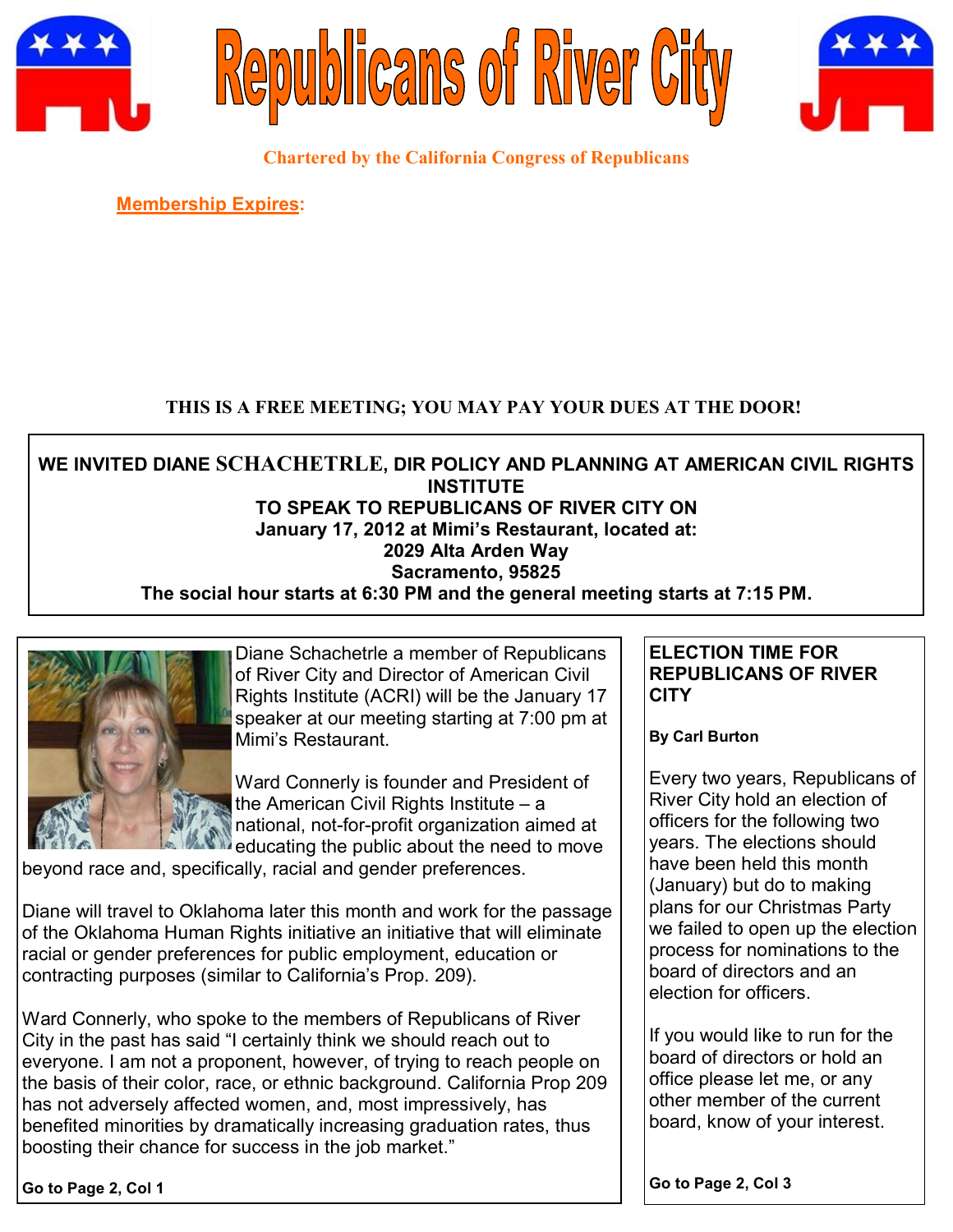Data from UC-San Diego illustrates how race-neutral admissions is producing better students. Richard Sander, a UCLA law professor and a longtime liberal civil rights activist reports that in 1995 African-Americans had a four-year graduation rate of 26%, while the 2001 class had a 52% graduation rate.

Passage of the Oklahoma Human Rights initiative will represent an opportunity for Oklahoma to break down the barriers of racial stigma and craft better solutions to minority achievement than the patronizing, discriminatory programs of racial preference.

Diane will let us know how we can help to educate our family members and friends living in Oklahoma about the initiative and tell us how Prop 209 has seceded in California.



**CHRISTMAS PARTY**

### **By Carl Burton**

The Republicans of River City Christmas Party was a successful event according to all the reports I have received. The music and food were outstanding and many of our attendees later danced the night away. I presented awards to local leaders in the community for their outstanding community accomplishments. A number of pictures were taken and can be viewed at our web site: www.rrcgop.org.

# **Page 2 ELECTION TIME THE POLITICS OF FANTASY AND WISHFUL THINKING**

### **By Christopher Angle**

Now that the Occupy Wall Street (OWS) protests appear to have a bit of momentum, the left-wing media and politicians are gleefully predicting that this is the beginning of a middle class insurrection against the elites that will reshape the country. They loudly trumpet polls showing support for OWS and declare that the American people have awoken to take their country back. Indeed, some are predicting the rise of a left-wing version of the Tea Party that will "take the country back" from the 1% currently running it to the detriment of the ordinary American.

The excitement of the left is understandable when one realizes that the OWS protest rhetoric appears tailor-made to touch the left-wing heart from the "we are the 99%" to being against "corporate greed". Unfortunately for the left, however, there are certain factors that are likely to doom OWS to the role of a loud but irrelevant minority that could actually hurt the Democrats, much as the loud and visible Operation Rescue protests ultimately hurt the anti-abortion movement.

The first problem with OWS is that there already is a middle class insurrection movement and it is called the Tea Party. While OWS bills itself as being driven by anger at Wall Street, the Tea Party also has a substantial anti-Wall Street element within it. This means that OWS is not the only available vehicle for channeling the public's anger at Wall Street. Because the mainstream media

**Go to Page 3, Col 1**

This year will prove to be a critical year for the Republican Party and its candidates so the board of Republicans of River City must have a team of officers that will work hard together in order to help elect all of our local and national candidates.



## **THE PRIMARY ELECTION IN IOWA AND NEW HAMPSHIRE**

### **By Carl Burton**

The voters of Iowa and New Hampshire have spoken and before the end of the month South Caroline voters will also go to the polls. And if the outcome is the same and Romney wins in Florida next month we can expect him to go on and win the Republican nomination for President in August at the national Republican nominating convention and to go on and win in November.

Who will Romney and the Republican convention delegates pick to be the vice president running mate? Could the delegates pick Senator Rand Paul from Kentucky? Could this help to unite the Republican Party behind our candidate?

To read more about Senator Paul and his family, visit:

http://paul.senate.gov/? p=about\_senator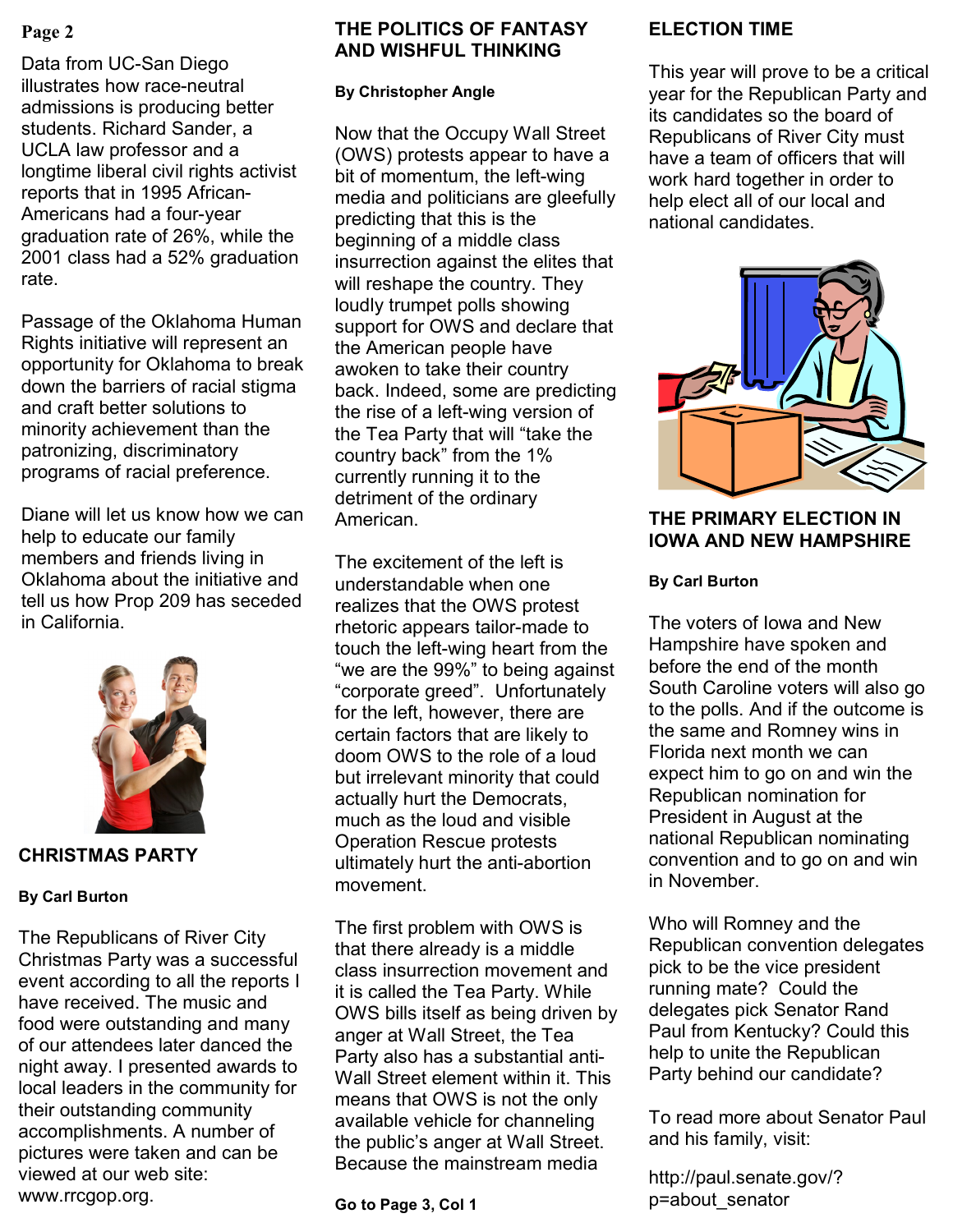#### **Page 3**

## **THE POLITICS OF FANTASY**

and the left appear to oppose anything coming from the right in a knee-jerk manner, they have likely been blinded to the fact that some of the rhetoric coming out of OWS would actually not be unwelcome at a Tea Party rally. While there are obviously substantial differences between the political leanings of the two groups, anger at Wall Street does not automatically mean that a person will be receptive to the entirety of the OWS message.

The second problem with OWS is that its elements are disrespectful, loud, and attention grabbing. While left-wing hearts warm to the idea of wretched downtrodden masses storming the Bastille and throwing out the rich aristocrats, this image does not warm the hearts of average Americans. Americans, unlike the French, have historically not been ones to "rush to the barricades". People tend to identify with people who are "like me", and the odd assortment college students, aging activists, and malcontents camped out in lower Manhatten peddling the same slogans that some of them were chanting in the 1970's and 80's are not people with whom average Americans can relate, regardless of whether or not they share

some of their anger. In addition, the American people have historically tended to resist sudden lurches in either ideological direction, and are not likely to support tearing down the financial system when many of them have their retirement in stocks, bonds, mutual funds, and cash in the bank.

The third problem with OWS is that the numbers simply don't work for them to be a broadbased movement in the long run. The reason is that there are twice as many people who self-identify as conservative in this country as those who self-identify as liberal. Even with its' somewhat reduced support, there are more people who self identify as Tea Partiers (25%) than as liberal (22%). In order for these numbers to change appreciably, OWS has to offer something to Americans that they have not been offered before. Based on the slogans coming from OWS marches around the country, this doesn't appear to be the case.

The fourth problem with OWS is that their most visible slogan of the 1% vs the 99% is meaningless in almost any context. While the idea of the 1% vs. 99% may be appealing in the peasants vs. aristocrats political narrative favored by the left, American society is not nearly broken down in the manner that

the slogan implies. Consider that in 2007, being in the top 1% meant that a family had roughly \$5 million dollars in net worth. Under this definition, a family with \$4.9 million dollars in net worth would be included in the 99%. However, what such a family would have in common with a \$5,000 net worth family is not clear. An analysis that assumes that these two families are going to march arm in arm to the barricades to tear down the financial system is, to put it gently, erroneous.

The fifth problem with OWS is that it appears to have significant anti-democratic elements within it. Recent articles in The New Republic have expressed concern from a liberal perspective that these elements are antithetical to true liberalism. When a respected member of the liberal intellectual establishment is expressing concern that a left-wing movement is anti-democratic, that movement is going to ultimately struggle to attract support outside of the hard left.

While OWS will likely continue to exist just as MoveOn.org has, it is not likely to tap into any wave of popular discontent that will turn America into a center-left country. The expectation that OWS will lead a Tahir Square-style popular

**Go to Page 4, Col 1**

### **Republicans of River City Board of Directors:**

Carl Burton, President Fred Hildebrand, Director Betty Axup, 1st Vice President Patty Hildebrand, Director Al Rogel, 2nd Vice President Lynn MacLean, Director Colleen Fitzpatrick, Secretary TBA, Membership Secretary Paul Green, Past President TBA, Treasurer Chris Angle, Director Richard Eigenheer, Director



Editor: Carl Burton Telephone 359-5741